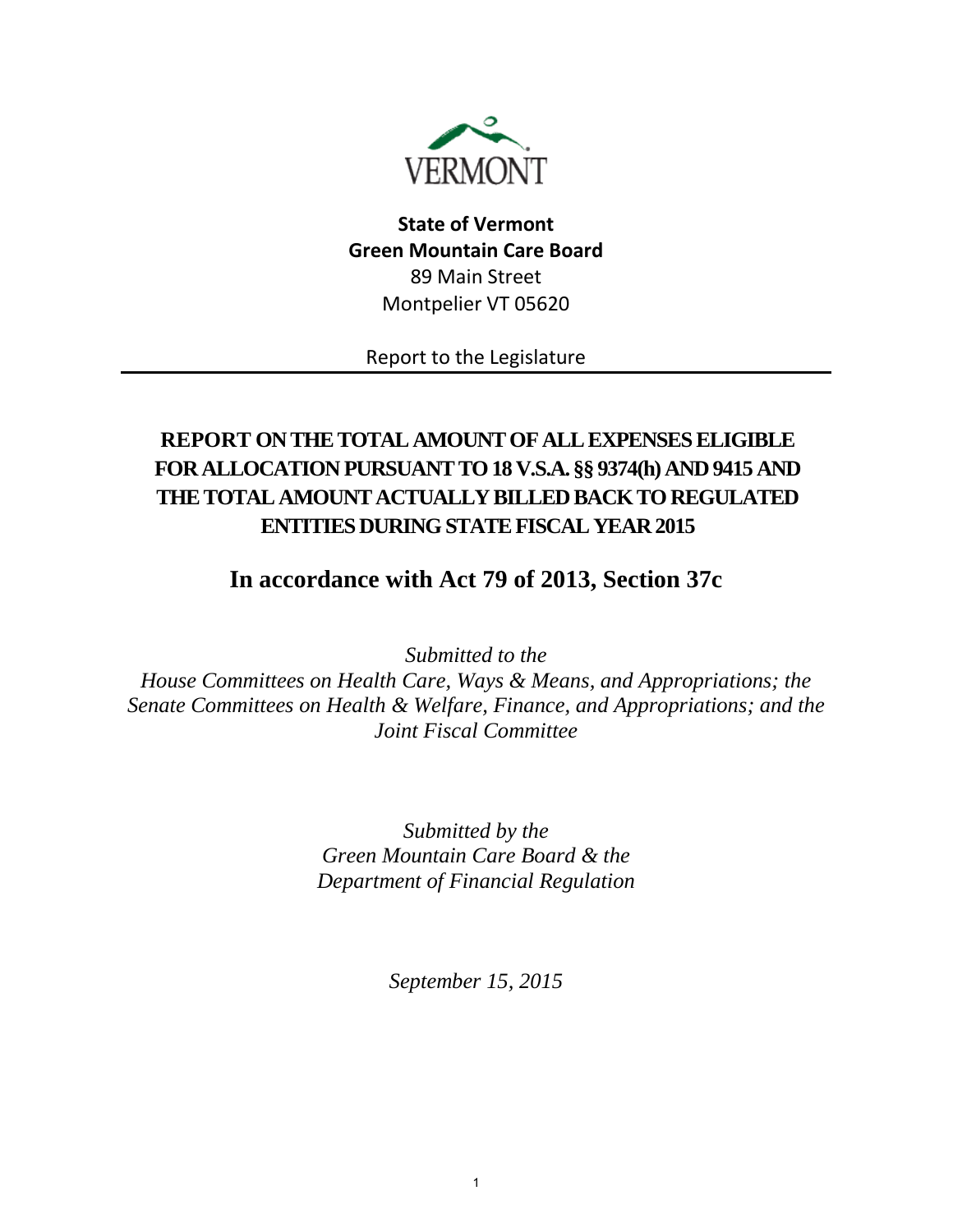## **Introduction**

Section 37c of Act 79 of 2013 requires that the Green Mountain Care Board (Board) and the Vermont Department of Financial Regulation (Department) submit a report showing "**the total amount of all expenses eligible for allocation pursuant to 18 V.S.A. §§ 9374(h) and 9415 during the preceding state fiscal year and the total amount actually billed back to the regulated entities during the same period."** 2013, No. 79, § 37c(a). This report must be submitted annually on or before September 15 to the House Committee on Health Care, the Senate Committees on Health and Welfare and on Finance, and the House and Senate Committees on Appropriations. *Id.* The Department and the Board must also provide this information to the Joint Fiscal Committee at its September meeting. *Id.* § 37c(b). This report is listed on the non-action portion of the Joint Fiscal Committee's September 15 meeting agenda, and is being submitted to satisfy that agenda item as well as § 37c(b) of Act 79.

## **Background**

The General Assembly passed the initial legislation for this billback authority in 1996 to support the activities of the Health Care Authority . When the Health Care Authority moved into the Vermont Department of Banking, Insurance, Securities and Health Care Administration (BISCHA), the authority for this billback transferred to BISHCA (now the Department). Act 171 of 2012 authorized the Board to bill back to hospitals and insurance carriers costs of certain activities related to health care system oversight. 2012, No. 171 (adj. sess.), § 5. Accordingly, prior to the 2013 legislative session, Vermont law provided that "[e]xpenses incurred to obtain information, analyze expenditures, review hospital budgets, and for any other contracts authorized by" the Department or the Board "shall be borne as follows:"

- 40% by the State;
- 15% by the hospitals;
- 15% by nonprofit hospital and medical service corporations;
- 15% by health insurance companies; and
- 15% by health maintenance organizations.

18 V.S.A. §§ 9374(h)(1) & 9415(a). In other words, for each dollar that the State bills back pursuant to this authority, the regulated entities, as a group, must pay 60 cents, with the State remaining responsible for the other 40. That allocation has not changed and remains in effect at present.

In a February 20[1](#page-1-0)3 report to the Legislature,<sup>1</sup> the Board and the Department explained that, since the inception of this billback authority, the State has not billed back the full scope of expenses made eligible by the authorizing legislation. In response, the Legislature required this report, 2013, No. 79, § 37c, and added statutory language that affords the Board and the Department discretion over the scope and the amount of the billback. *Id.* §§ 37a, 37b (amending 18 V.S.A. §§ 9374(h), 9415). As a result, since the passage of Act 79, the Board and the Department "may determine the scope of the incurred expenses to be allocated pursuant to the [above] formula . . . if,

<span id="page-1-0"></span><sup>&</sup>lt;sup>1</sup> Available at: [http://gmcboard.vermont.gov/sites/gmcboard/files/Billback\\_Rpt\\_020113.pdf](http://gmcboard.vermont.gov/sites/gmcboard/files/Billback_Rpt_020113.pdf)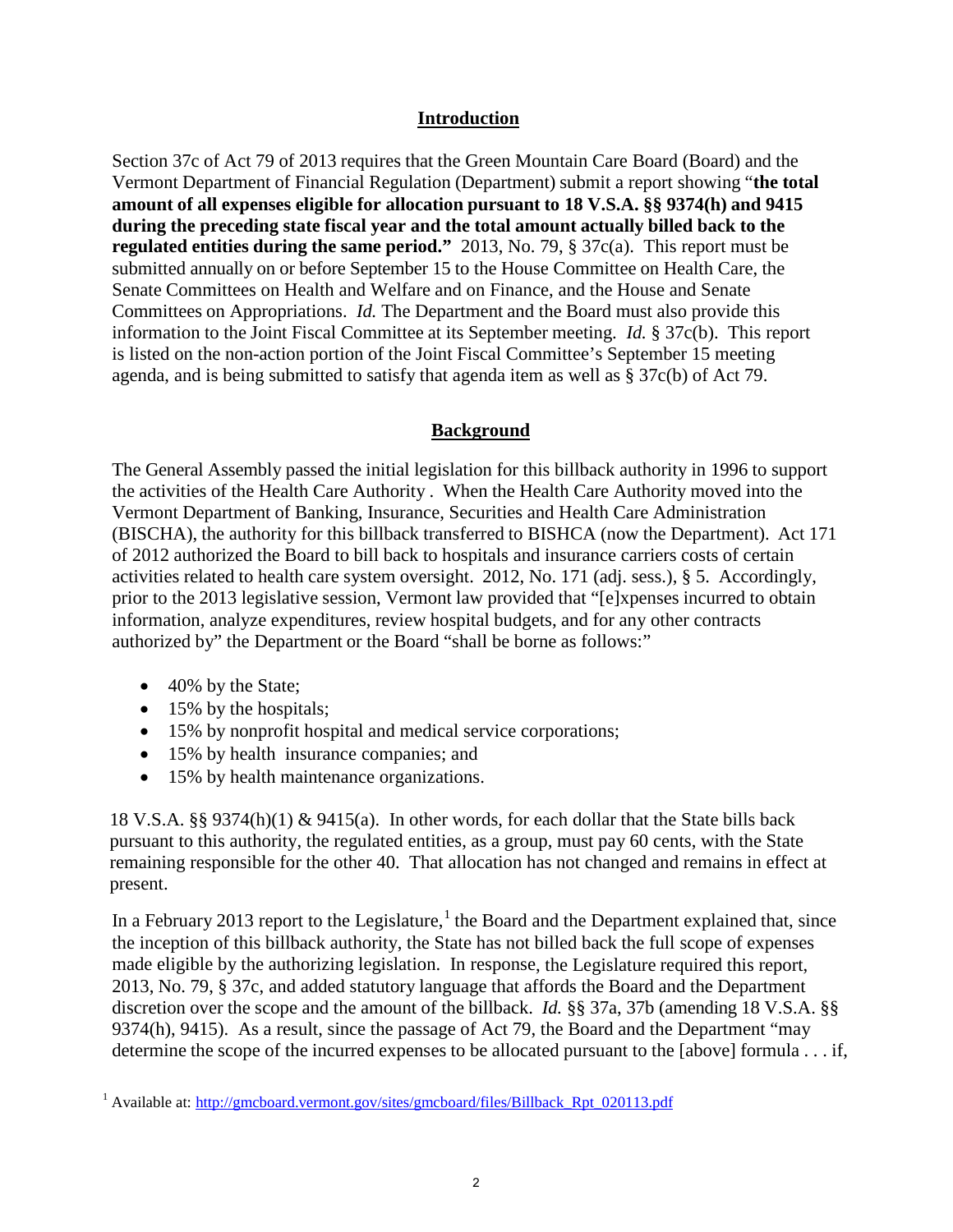in the Board's discretion, the expenses to be allocated are in the best interests of the regulated entities and of the State." 18 V.S.A. § 9374(h)(2); *see also* 18 V.S.A. § 9415(b) (same language for the Department).

Finally, Act 79 expanded the scope of the billback to include funding for the office of the Health Care Advocate (through June 30, 2016) and for staffing related to the publication of the hospital community reports required by 18 V.S.A. § 9405b. 2013, No. 79, §§ 37d, 50(c).

### **State Fiscal Year 2015 Bill Back**

In state fiscal year 2015 (FY15), the Board and the Department billed back for approximately \$1,474,300.<sup>[2](#page-2-0)</sup> The Board billed back for \$1,428,700, as shown in Appendix A of this report. This amount is slightly higher than the Board's projected billback amount of \$1,392,045, which was established in the Board's FY15 budget. Tables 1 and 2 below show how that amount breaks out among the hospitals and insurance companies under 18 V.S.A. §§ 9374(h)(1) and 9415.

| <b>HOSPITAL</b>                        | <b>Amount Billed for Data</b> |
|----------------------------------------|-------------------------------|
| <b>Brattleboro Memorial Hospital</b>   | \$<br>13,410                  |
| Carlos Otis                            | \$<br>1,615                   |
| <b>Central Vermont Medical Center</b>  | \$<br>28,360                  |
| <b>Copley Hospital</b>                 | \$<br>12,403                  |
| University of VT Medical Center        | \$<br>149,826                 |
| <b>Gifford Medical Center</b>          | 10,422<br>\$                  |
| Mt. Ascutney Hospital                  | 3,371<br>\$                   |
| Northeastern VT Regional Hospital      | \$<br>10,447                  |
| North Country Hospital                 | \$<br>11,437                  |
| Northwestern Medical Center            | 19,270<br>\$                  |
| <b>Porter Medical Center</b>           | \$<br>13,094                  |
| <b>Rutland Regional Medical Center</b> | \$<br>45,841                  |
| <b>Southwestern Medical Center</b>     | \$<br>32,023                  |
| Springfield Hospital                   | \$<br>17,056                  |
| <b>Total</b>                           | \$<br>368,575                 |

### **Table 1: Hospital Assessment FY15**

<span id="page-2-0"></span><sup>&</sup>lt;sup>2</sup> This discussion focuses on the Board because the functions eligible for this billback have largely been transferred to the Board. For FY15, DFR billed back for approximately \$45,600 of expenses related to administering the hospital community reports in 18 V.S.A. § 9405b. *See* 2013, No. 79, § 50(c).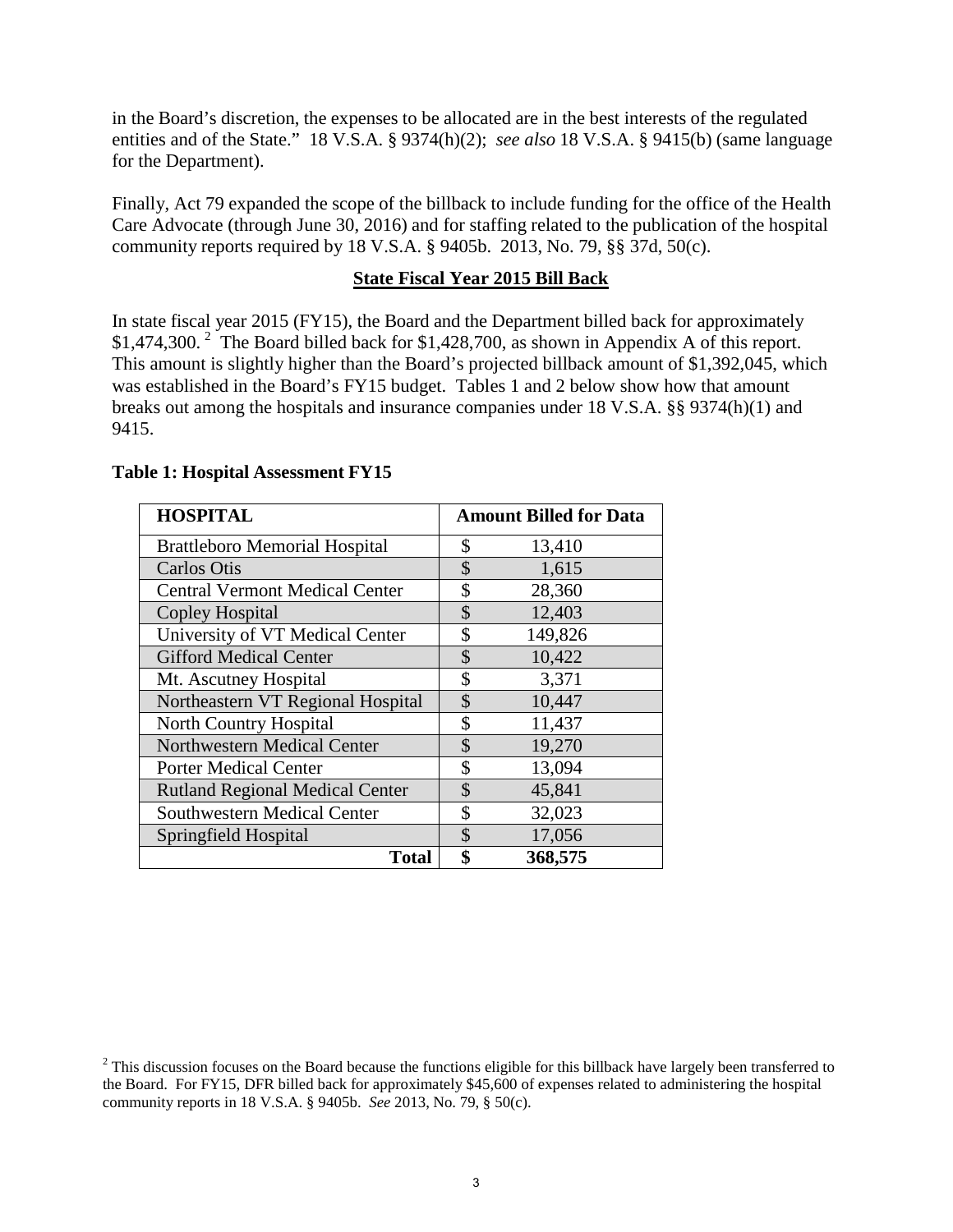| <b>CARRIER</b>                             |                          | <b>Amount Billed for Data</b> |
|--------------------------------------------|--------------------------|-------------------------------|
| Blue Cross and Blue Shield of              | \$                       | 368,575                       |
| Vermont                                    |                          |                               |
| The Vermont Health Plan, LLC               | \$                       | 359,972                       |
| MVP Health Plan, INC.                      | \$                       | 8,603                         |
| <b>MVP Health Insurance Company</b>        | \$                       | 243,867                       |
| Aetna Life Insurance Company               | \$                       | 14,062                        |
| Cigna Health and Life Insurance            | $\overline{\mathcal{S}}$ | 63,277                        |
| Company                                    |                          |                               |
| <b>Connecticut General Life Insurance</b>  | \$                       | 22,672                        |
| Company                                    |                          |                               |
| UnitedHealthcare Insurance Company         | \$                       | 10,797                        |
| MVP Health Insurance Company of            | \$                       | 9,129                         |
| New Hampshire, INC.                        |                          |                               |
| <b>QCC</b> Insurance Company               | \$                       | 2,802                         |
| <b>State Farm Mutual Automobile</b>        | \$                       | 891                           |
| <b>Insurance Company</b>                   |                          |                               |
| New York Life Insurance Company            | \$                       | 581                           |
| American Heritage Life Ins. Co.            | \$                       | 157                           |
| Golden Rule Insurance Company              | \$                       | 55                            |
| The MEGA Life and Health Insurance         | \$                       | 60                            |
| Company                                    |                          |                               |
| <b>Celtic Insurance Company</b>            | \$                       | 66                            |
| AXA Equitable Life Insurance               | \$                       | 38                            |
| Company                                    |                          |                               |
| <b>MONY Life Insurance Company</b>         | \$                       | $\overline{4}$                |
| The United States Business of The          | \$                       | 64                            |
| <b>Great-West Life Assessment</b>          |                          |                               |
| The Prudential Insurance Company of        | \$                       | 10                            |
| America                                    |                          |                               |
| <b>Constitution Life Insurance Company</b> | \$                       | 10                            |
| Phoenix Life Insurance                     | \$                       | 11                            |
| National Benefit Life Insurance            | \$                       | 1                             |
| Company                                    |                          |                               |
| Metropolitan Life Insurance Company        | \$                       | $\overline{4}$                |
| <b>Trustmark Insurance Company</b>         | \$                       | 16                            |
| <b>Starmount Life Insurance Company</b>    | \$                       | L                             |
| <b>Total</b>                               | \$                       | 1,105,725                     |

## **Table 2: Insurance Carrier Assessment FY15**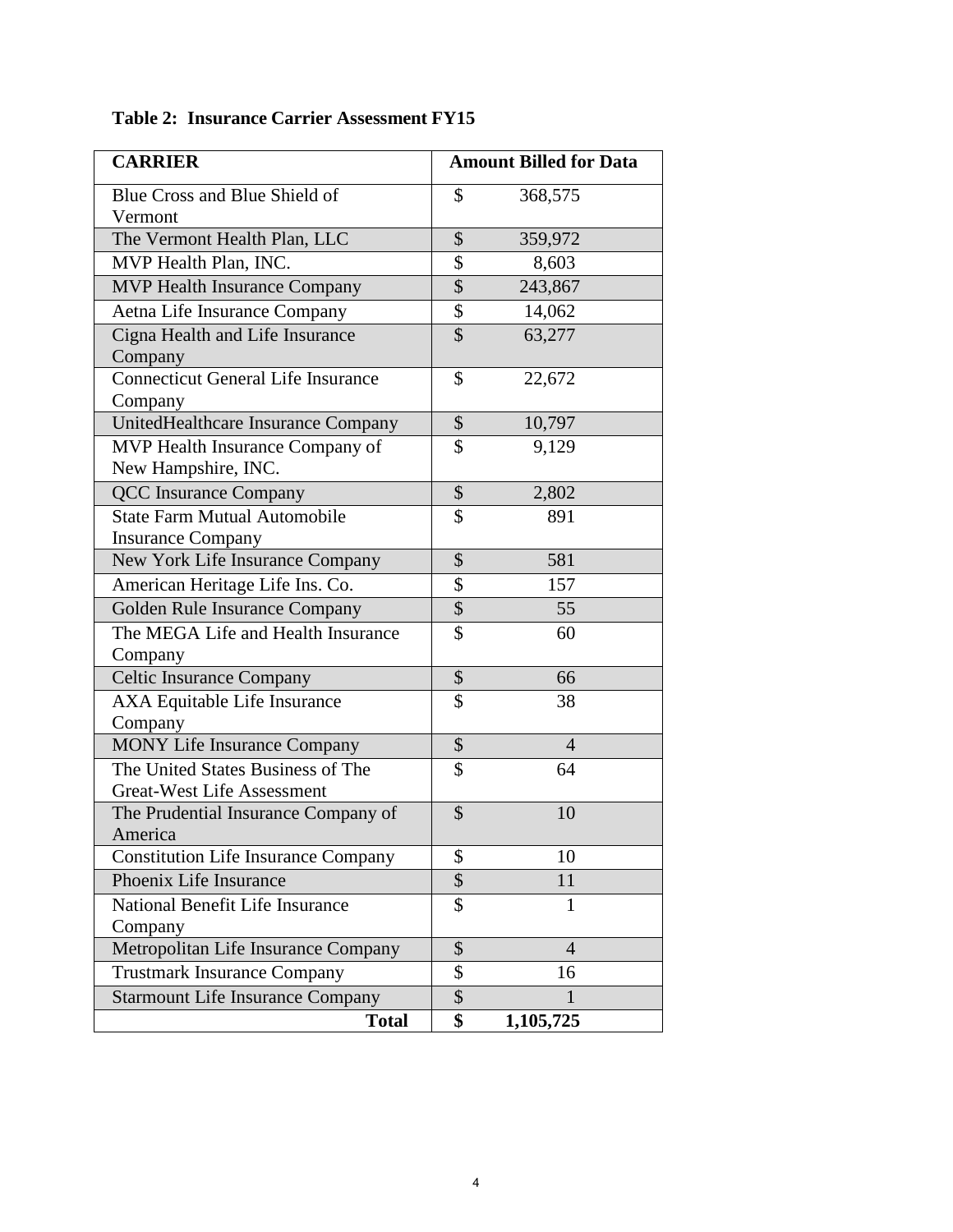By way of comparison, the State billed back for approximately \$395,000 in FY13 and approximately \$890,000 in FY14, and the Board's approved FY16 budget includes a projected billback amount of \$1,527,475 for FY16.

In order to help place the FY15 figures in context, Appendix A breaks out the Board's total expenses by category and shows, for each category, the maximum amount that the Board has determined could be billed back under the law. For example, of the \$2,798,378 that was actually spent on personal services in FY15, the Board determined that up to \$645,895 (includes DFR amount) was eligible to be billed back.. *See* Appendix A, middle column, lines 2-3. The next three blocks of information present analogous figures for operating expenses, grants, and contracts.

The final block, entitled "Pers Services, operating, grants, contracts," shows the maximum amount that could have been billed to regulated entities and the budgeted and actual amounts. As Appendix A shows, the Board actually billed back \$1,474,300 or approximately 63%, of the potential industry portion of \$2,341,888.

The Appendix also shows that, based on the Board's approved FY16 budget, the Board projects a budgeted industry portion of \$1,527,475 in FY16. This represents approximately 66% of the FY16 projected potential industry portion.

The increase in the industry billback portion actually billed across FY13(\$395,000), FY14 (\$845,000), and FY15 (\$1,474,300) and the budgeted increase for FY16 (\$1,527,475), demonstrate the Board's commitment to better implement the statutory intent to use billback to defray certain categories of expenses while controlling the burden on regulated entities, which ultimately gets passed on to Vermonters. To this end, the Board recognizes the need to limit the impact of these government functions on Vermonters by maximizing funding from other sources, including federal grants. To the extent a function otherwise eligible for billback is being funded through federal or other grants, the Board uses its discretion under 18 V.S.A. § 9374(h)(2) to exclude those dollars from the billback actually charged to industry. This explains, in large part, the variance shown in the last line of Appendix A.